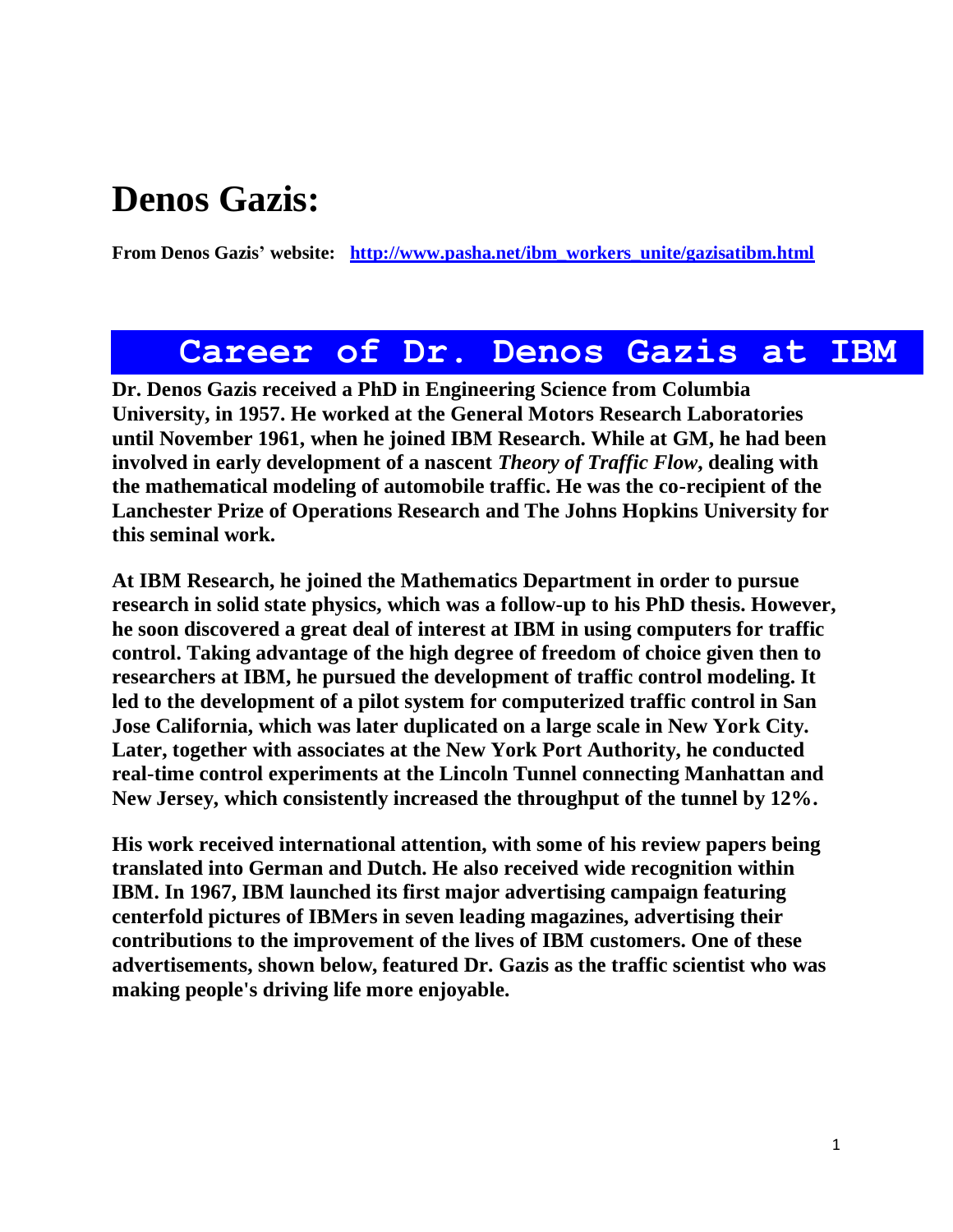

**Two years later, IBM sponsored some CBS Reports programs which opened up with 3 minute advertisements of various IBM contributions. On of these advertisements, broadcast internationally, again featured Dr. Gazis explaining IBM's contributions to the modeling and optimization of traffic systems.** 

**Dr. Gazis went on to attain executive management positions at IBM Research, covering wide areas of research, from software to hardware. He also continued a prolific output of publications, highly unusual for a person in a high management position, resulting in over 150 scientific papers, two books, and the leading chapters in two MIT Press books on the future of computer hardware and software. He also became one of the leading spokesmen of IBM on the future of computer technology and IBM's contribution to this area, giving more talks at IBM and customer functions than most IBM executives and receiving great acclaim for [the style and content of his delivery.](http://www.pasha.net/dgazis.html) In the early 1990s, the new IBM administration started imposing pressure and budget cuts on all its divisions, which began to adversely affect the Research Division. Dr. Gazis tried to generate some new projects at Research, capitalizing on his reputation as a traffic scientist. He succeeded in winning two large government contracts for research on the emerging** *Intelligent Trasportation Systems***. However, in spite of his successes, there was a rapid loss of mutual respect between Dr. Gazis and the Research management which ended up with his retirement in 1995. In his parting remarks to Dr. James McGroddy, Director of Research at the time, Dr. Gazis quoted Aristotle regarding values worth having:**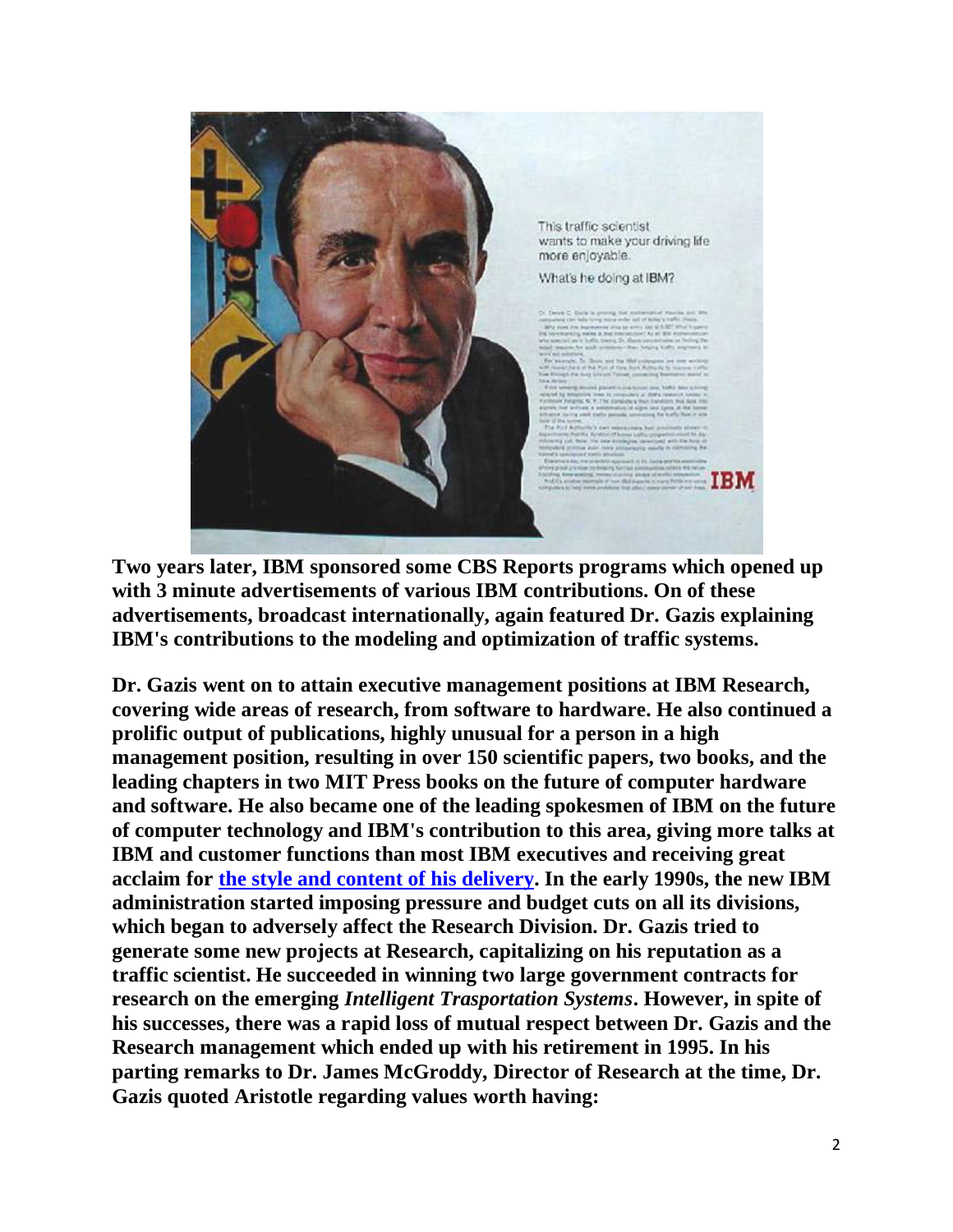*There is a kind of life, which rises above the limits of human nature; men will live it not by nature of their humanity, but by virtue of something in them that is divine. We should not listen to those who exhort a man to live only according to rational reasoning, but we should live according to the highest thing that is in us, for small though it be, it is far more valuable than the rest.*

**After his retirement, Dr. Gazis received the** *Lifetime Achievement Award* **of the Trasportation Science Section of INFORMS (Institute For Operations Research and Management Science). He wrote yet anothe chapter for a third MIT book on "The Future of the Electronic Marketplace". Every year, during the five years of his retirement, he has been receiving checks from IBM Research for some of his recent inventions before retirement, which were in various stages of filing and approval, an unusual record for any IBMer, let alone one in a high management position. Finally, this year he was invited by INFORMS to contribute a chapter in a commemorative volume of the 50th anniversary of the Operations Research journal. He was one of 32 world leaders in Operations Research to be so invited, and one of two ex-IBMers. The other retired IBMer was Dr. Ralph Gomory who led and nurtured IBM Research as IBM Vice President and Director of Research during its golden years of the 1970s and 1980s, and has been President of the Sloan Foundation since his retirement in 1989. Dr. Gomory will contribute a chapter on Integer Programming, and Dr. Gazis one on the Origins of Traffic Theory.** 

**After retirement, Dr. Gazis formed a company, [PASHA Industries, Inc.,](http://www.pasha.net/) aimed at developing highly inteligent software agents which can assist humans in carying out complex tasks. Examples are: providing traveler infromation services; providing assistance to elderly people; assisting in optimal allocation of energy to energy consuming units in a site; and assisting in portfolio management.**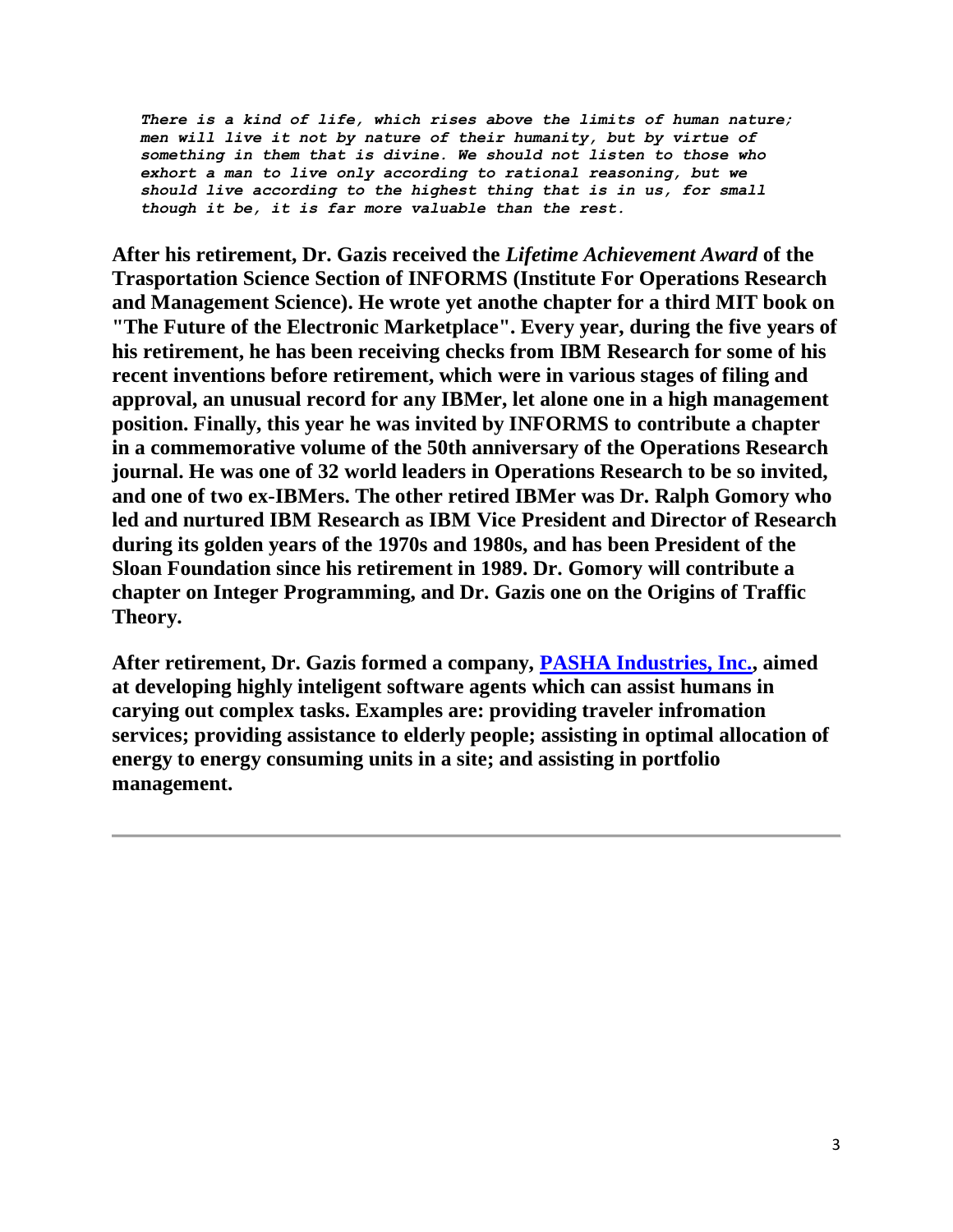# **Robert Herman (1914 - 1997)**

#### **By American Astronomical Society**

#### <http://d7beta.aas.org/obituaries/robert-herman-1914-1997>

#### **Robert Herman died on Thursday the 13th of February 1997.**

Robert Herman, L.P. Gilvin Centennial Professor in the Department of Civil Engineering and staff member of the Center for Statistical Mechanics at the University of Texas, Austin, died 13 February 1997.

Herman was born in New York City on 29 August 1914, and was educated in New York City public schools. He earned his undergraduate degree in physics from the City College of New York in 1935, while his PhD in physics was awarded by Princeton University in 1940. His dissertation advisor was originally E. U. Condon; after Condon's departure from Princeton, he worked with a committee headed by H. P. Robertson. His dissertation was on molecular structure and infrared spectroscopy.

Herman had a remarkable record, both as an undergraduate as well as throughout his career. He will be best known to readers of this note for his joint contributions with the author to the Big Bang cosmological model. I will therefore emphasize in this note his contributions in this area as well as his work in molecular structure and spectroscopy, which was of astrophysical interest. He was very productive scientifically, and switched quite freely between basic and applied science. As a graduate student at Princeton, he authored or coauthored fourteen papers, of which eight were on molecular spectra and structure, representing work done jointly with fellow graduate student Robert Hofstadter (later a Nobel Laureate).

His career count of papers was over 270, in many of which he was co-author, as well as several books of which he was co-author or co-editor. A scan of his publications shows research ranging from theory of high energy electron scattering as a tool to explore nuclear structure, to the application of statistical mechanics and operations analysis techniques generally to vehicular traffic flow, a field which he pioneered, to astrophysics, where he published on the spectra of astrophysically interesting molecules, and to cosmology, particularly physics in the Big Bang model.

Herman spent his first year after the PhD at the Moore School of Electrical Engineering, University of Pennsylvania, working on early digital computers. With the advent of World War II, he was invited to join Section T, OSRD, then getting underway at the Department of Terrestrial Magnetism, Carnegie Institution of Washington (which later became The Applied Physics Laboratory, of Johns Hopkins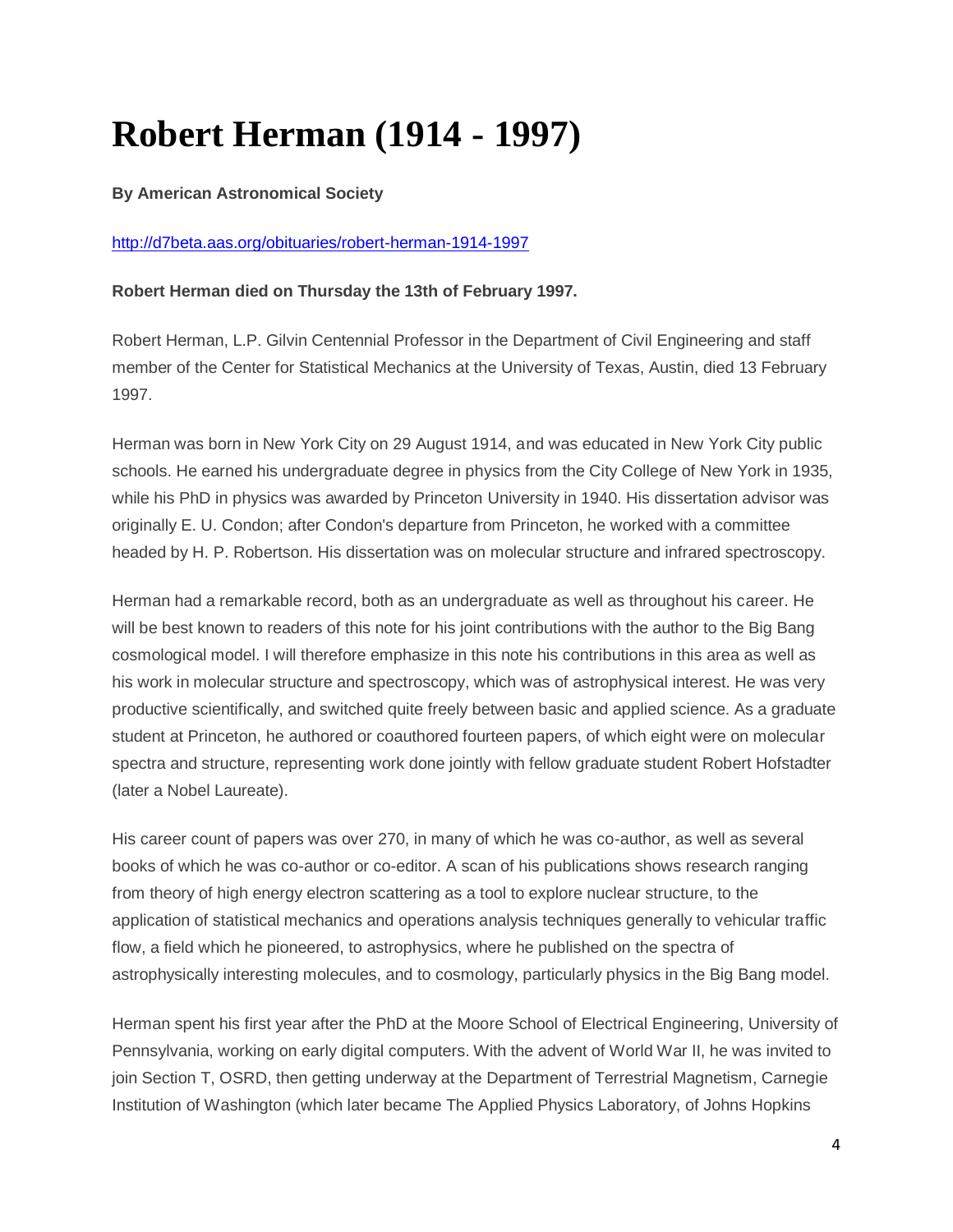University), where his work included among other things operations analysis of the efficacy of variable time fuzes (proximity fuzes) for rotating projectiles. After the war and until 1955, he continued as head of a molecular spectroscopy group, largely concerned with combustion reactions, and served for several years as Associate Director of the Laboratory. During this period, he authored or co-authored a number of papers in *Astrophysical Journal* and elsewhere concerning spectra of astrophysically interesting molecules. In 1955 he became a Visiting Professor of Physics at the University of Maryland, and then, in 1956, moved to the Research Laboratory of General Motors, where he headed both the Theoretical Physics and Traffic Science Departments. He retired from General Motors in 1979 and joined the faculty of the University of Texas.

Although what follows is not related to astrophysics and cosmology, I would feel remiss were I not to mention two major contributions emerging from his career at General Motors. For one, he, along with several colleagues from Ohio State and Stanford, collaborated with former fellow graduate student Robert Hofstadter at Stanford, in the latter's studies of nuclear form factors, work which led to a Nobel Prize. Hofstadter's research involved using high energy electron scattering as a probe. Because Herman contributed to this work in a major way, he was invited to the Swedish ceremony when the Nobel Prize was given to Hofstadter. In a completely different field, Herman led the development of vehicular traffic science as an operations research discipline, involving such people as Ilya Prigogine (later a Nobel Laureate) and the late Elliot Montroll, and many others. Herman became quite well known for this work; he established a Transportation Science section of the Operations Research Society, as well as serving as founding editor of a journal on Transportation Science. He received many awards for his transportation science research, including the presidency of the Operations Society of America, and was elected to the National Academy of Engineering in recognition of his pioneering work. It was always startling to me to receive a preprint from Herman in which the solution to some problem in traffic science started with the Boltzmann equation. This was really applied physics in the best sense.

What was for me the most important element of Herman' s career began in 1947 and continued at various intensity levels until his death in February. Herman collaborated with me and with the late George Gamow in the development of the physics of the Big Bang model of the universe. The essence of this research and of the many consequent publications was the importance of physical phenomena in cosmological modeling. We showed that the cosmic abundances of the lighter chemical elements were surely established by thermonuclear reactions in the early stages of a relativistic, radiation-dominated universe. Moreover Herman and I proposed and calculated in 1948 that there should now exist a cosmic blackbody background radiation at a temperature of several kelvin, reflecting conditions in the expansion after matter and radiation decoupled. The existence of this now-famous 3K residual radiation was established in 1965 by Arno Penzias and Robert Wilson,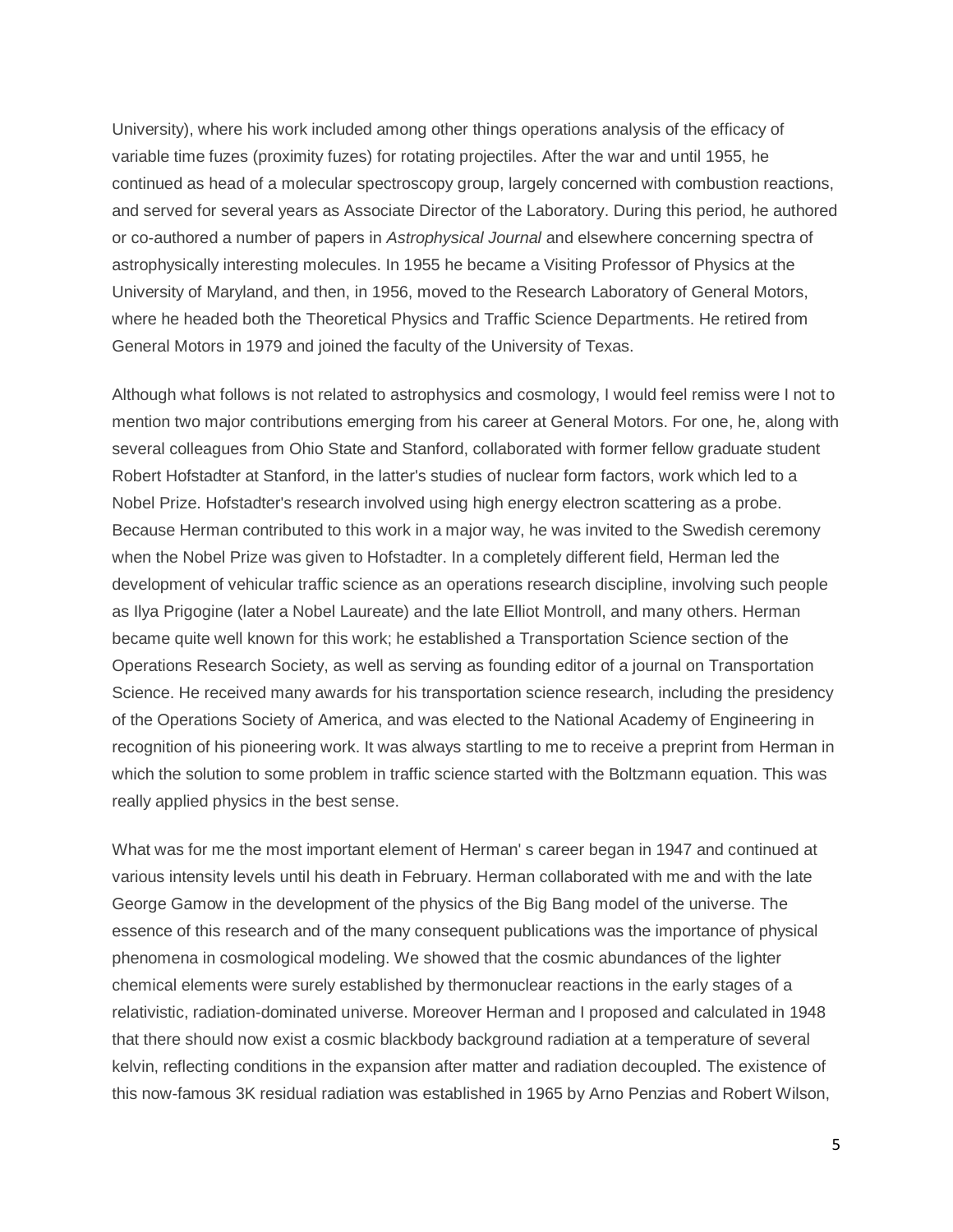work for which they received the Nobel Prize. Its existence, together with the agreement of theory and observation on element abundances, are strong pillars of the Big Bang model. I should mention that Herman, James Follin, Jr., and I published a paper establishing a methodology, still used, for dealing with physical conditions in the early universe prior to nucleosynthesis.

Herman left a truly remarkable record, that of a polymath, who at the time of his death had four papers in press, on traffic problems, and on the serviceability of pavements. During his career, he contributed to the theory of the English flute (one he made is on exhibit in a museum), to the problem of the measurement of pupillary diameters, had a one-man show of his sculptures in wood at the Washington headquarters of the National Academy of Sciences, and was a published cartoonist in *Physics Today*. His influence must be considered impressive, particularly if one looks at the list of many more than one hundred scientists with whom he coauthored papers in basic and applied science. He will be sorely missed, particularly as I must now finish alone a book on our journey through cosmology which we were writing when he died.

An extensive oral history interview with Alpher and Herman, conducted by Martin Harwit, is on file at the AlP Center for the History of Physics, and it is intended that our joint papers in cosmology be archived at Union College.

*Photo (available in PDF version) courtesy Marsha Miller, University of Texas at Austin.*

Affiliations:

Obituary Written By:

Ralph A. Alpher (Dudley Observatory and Union College, Schenectady, NY)

**BAAS:** BAAS, 1997, 29, 1471

DOI:

10.3847/BAASOBIT1997008

External links:

[This BAAS obituary in the ADS,](http://adsabs.harvard.edu/abs/1997BAAS...29.1471A) [This BAAS obituary in the ADS](http://articles.adsabs.harvard.edu/cgi-bin/nph-iarticle_query?1997BAAS___29_1471A=&%3Bdata_type=PDF_HIGH&%3Bwhole_paper=YES&%3Btype=PRINTER&%3Bfiletype=.pdf)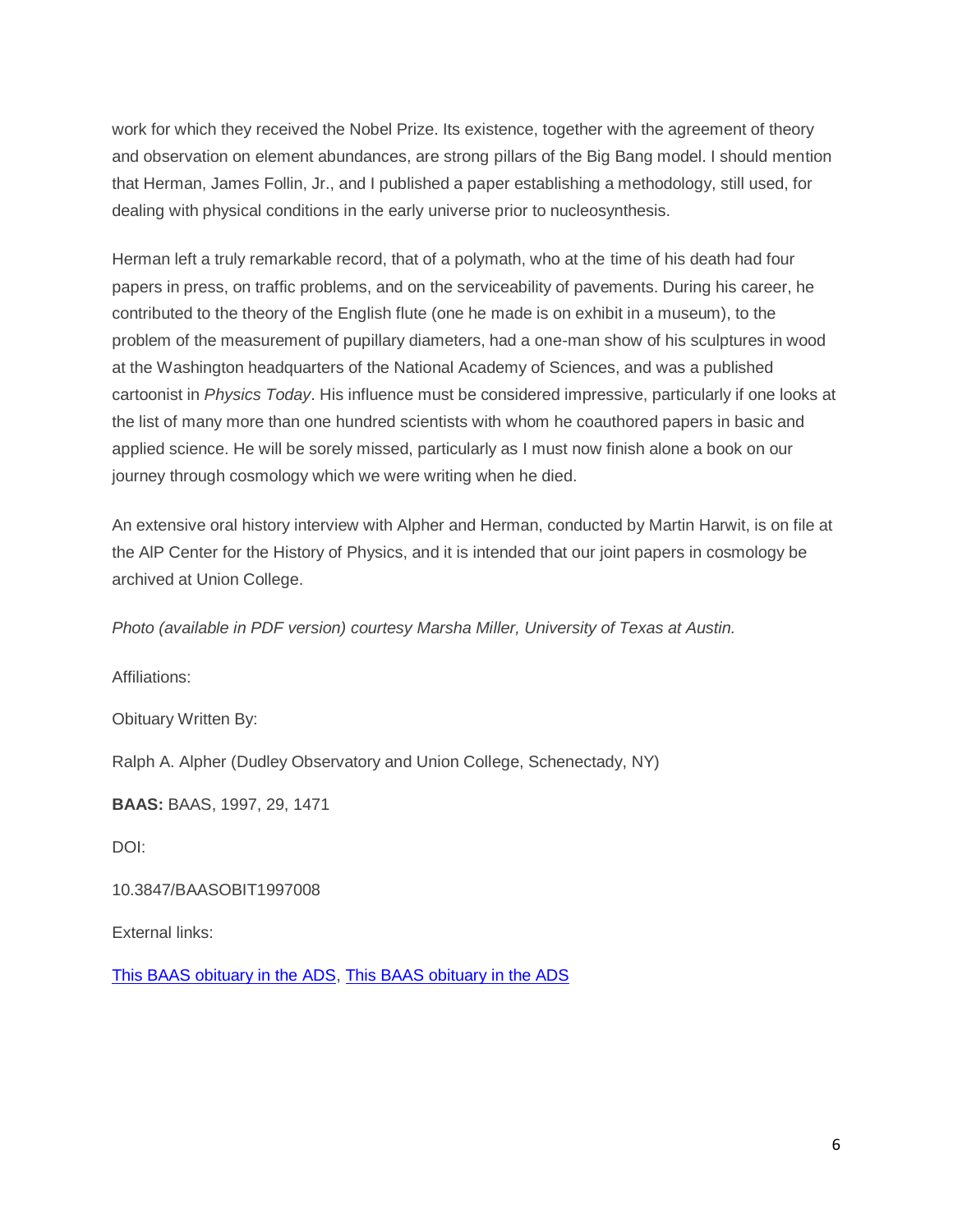

## **Alexei A. Maradudin**

From the University of California, Irvine's website: <http://www.ps.uci.edu/physics/maradudin.html>

Professor

Condensed Matter Theory

(949) 824-5943

Professor Maradudin earned his B.S. degree from Stanford University in 1953 and his Ph.D. from the University of Bristol (England) in 1957. After four years at the University of Maryland, College Park, as a postdoctoral fellow and assistant research professor, and five years at the Westinghouse Research Laboratories, he joined the UCI Physics Department in 1965.

A large part of the research activity in my group is devoted to the theoretical study of surface phenomena.

A primary area of interest is the scattering of electromagnetic waves from randomly rough surfaces. One of the objects of study in this field is the phenomenon of enhanced backscattering, which is the presence of a well-defined peak in the retroreflection direction in the angular dependence of the intensity of the diffuse component of the scattered light. It is caused by the coherent interference between each multiply- scattered optical path and its time-reversed partner. Most of the existing calculations of this effect by computer simulations have been carried out for one-dimensional random surfaces. A major effort is currently underway to extend these calculations to two-dimensional surfaces.

Anharmonic properties of a surface phonon, such as the shift in its frequency with increasing temperature and the temperature dependence of its lifetime, due to phonon-phonon interactions, are being studied in the classical regime of high temperature by molecular dynamics simulations. In the low temperature regime, where quantum effects are important, path integral quantum